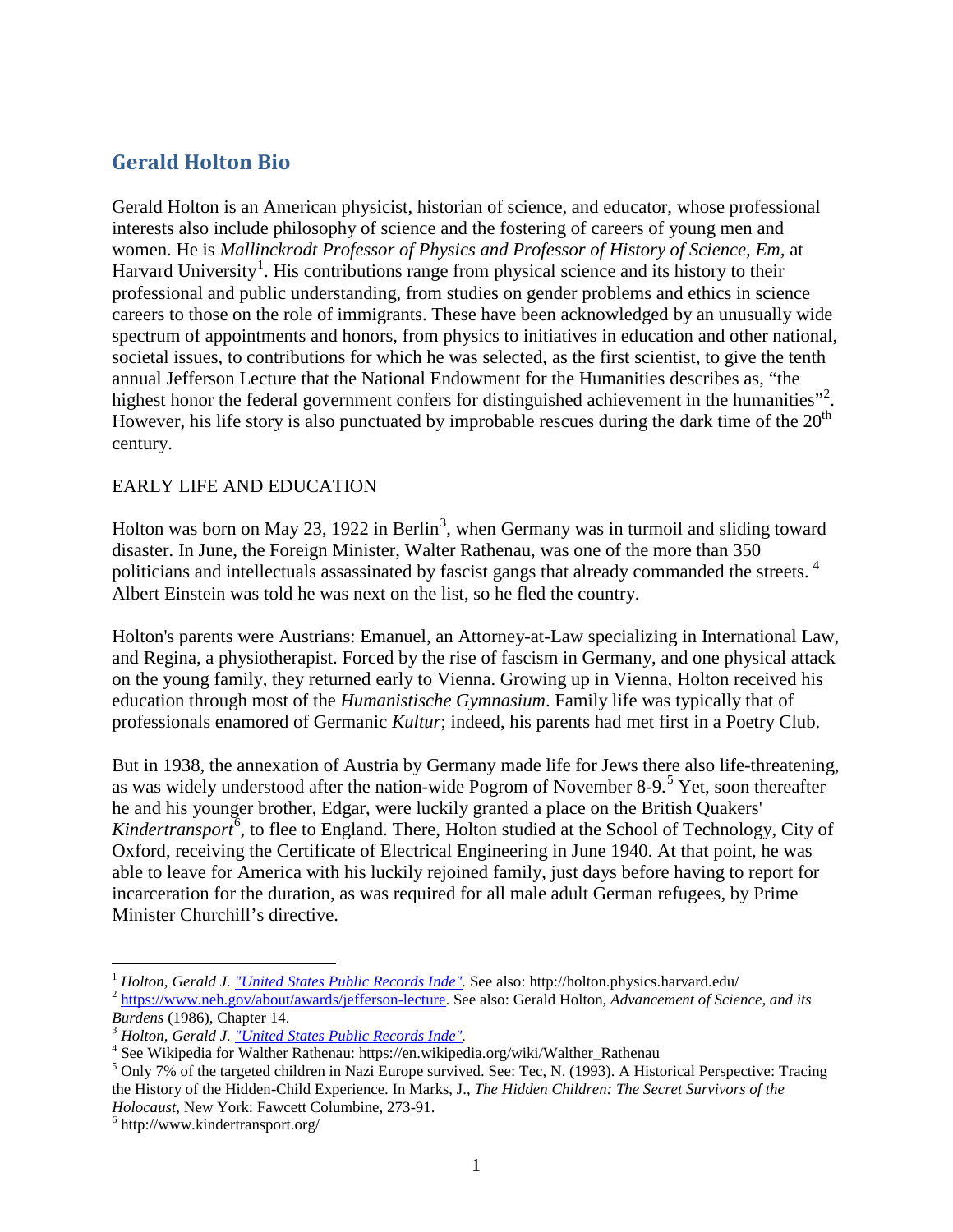Shortly after arriving in the U.S., out of the blue, Wesleyan University in Middletown, CT offered Holton a place as a refugee from Europe (as many American Colleges and University did similarly<sup>[7](#page-1-0)</sup>). At Wesleyan, studying under his mentor, Professor Walter G. Cady, he received a B.A. in 1941 and an M.A. in 1942. From the outbreak of the war he found himself officially among the "Enemy Aliens", as marked by President Roosevelt's directive for all holders of German passports. Yet, he was asked to join the Harvard-based war-time research unit, the Electric-Acoustic Laboratory, OSRD, and also was Teaching Assistant on the staff to train Naval Officers in the use and repair of Radar equipment.

Upon the end of WWII, he enrolled as a graduate student at Harvard. In 1947 he received his Ph.D. for research on the structure of matter at high pressure, as a student under Professor Percy Williams Bridgman, who in 1946 was awarded the Nobel Prize in Physics for his remarkable research in the field he effectively founded. Upon Holton's graduation he was asked to remain at Harvard as Instructor in the Physics Department. His academic professional life had begun, and his association with Harvard has lasted for over 70 years. So has also his marriage to Nina, a sculptor.<sup>[8](#page-1-1)</sup> They have two sons, Thomas and Stephan.

## CAREER

Holton went through various faculty ranks at Harvard, starting in 1947, and was tenured in 1952 at age 30. For 30 years, starting from his thesis, he ran a high-pressure laboratory, specializing on the structure of liquids, and having the usual flow-through of research students and publications.

Among the courses he taught in the Physics Department was an unusual one – an introduction to Physics seen as part of a cultural tapestry that included astronomy, chemistry and technology as well as history and philosophy of science. It resulted in his publication of his first book, *Introduction to Concepts and Theories of Physical Science* (Addison Wesley: 1952, and later editions and adaptations), which has been called a seminal work. Its approach and structure was later incorporated in the National Curriculum Project requested by the NSF, called *The Project*  Physics Course<sup>[9](#page-1-2)</sup>. He headed it with colleagues F. James Rutherford and Fletcher Watson. It was also adapted in a number of foreign countries.

In these, as in Holton's other educational opportunities, he has been guided by the advice of Alfred North Whitehead, that "In the conditions of modern life, the rule is absolute, the race which does not value trained intelligence is doomed". As well, he is based on his firm belief that in education a multi-cultural approach is necessary, both to help immunize against the seduction of narrowness, and to obey the moral imperative to foster a liberal education. For the same

<span id="page-1-0"></span><sup>&</sup>lt;sup>7</sup> See Holton, G. and Sonnert, G., "The Grand Wake for Harvard Indifference: How Harvard and Radcliffe students aided young refugees from the Nazis." *Harvard Magazine*., Sept.-Oct. 2006. 50-55.

<span id="page-1-1"></span><sup>&</sup>lt;sup>8</sup> See Holton, Nina. "Sculpture," in *Leonardo*, vol. 8, 2. (Great Britain: Pergamon Press, 1975), 133-135. and also<br>Holton, Nina. "My Clay Sculpture Series", in *Leonardo*, vol. 14, 2. (Great Britain: Pergamon Press, 198 <sup>9</sup> The entire collection of texts from the Project Physics Course can be accessed and downloaded for free at

<span id="page-1-2"></span>[https://archive.org/details/projectphysicscollection.](https://archive.org/details/projectphysicscollection) See also the dissertation by Meshoulam, David. *Teaching Physics as One of the Humanities: The History of (Harvard) Project Physics,* 1961-1970, (University of Wisconsin-Madison, 2014).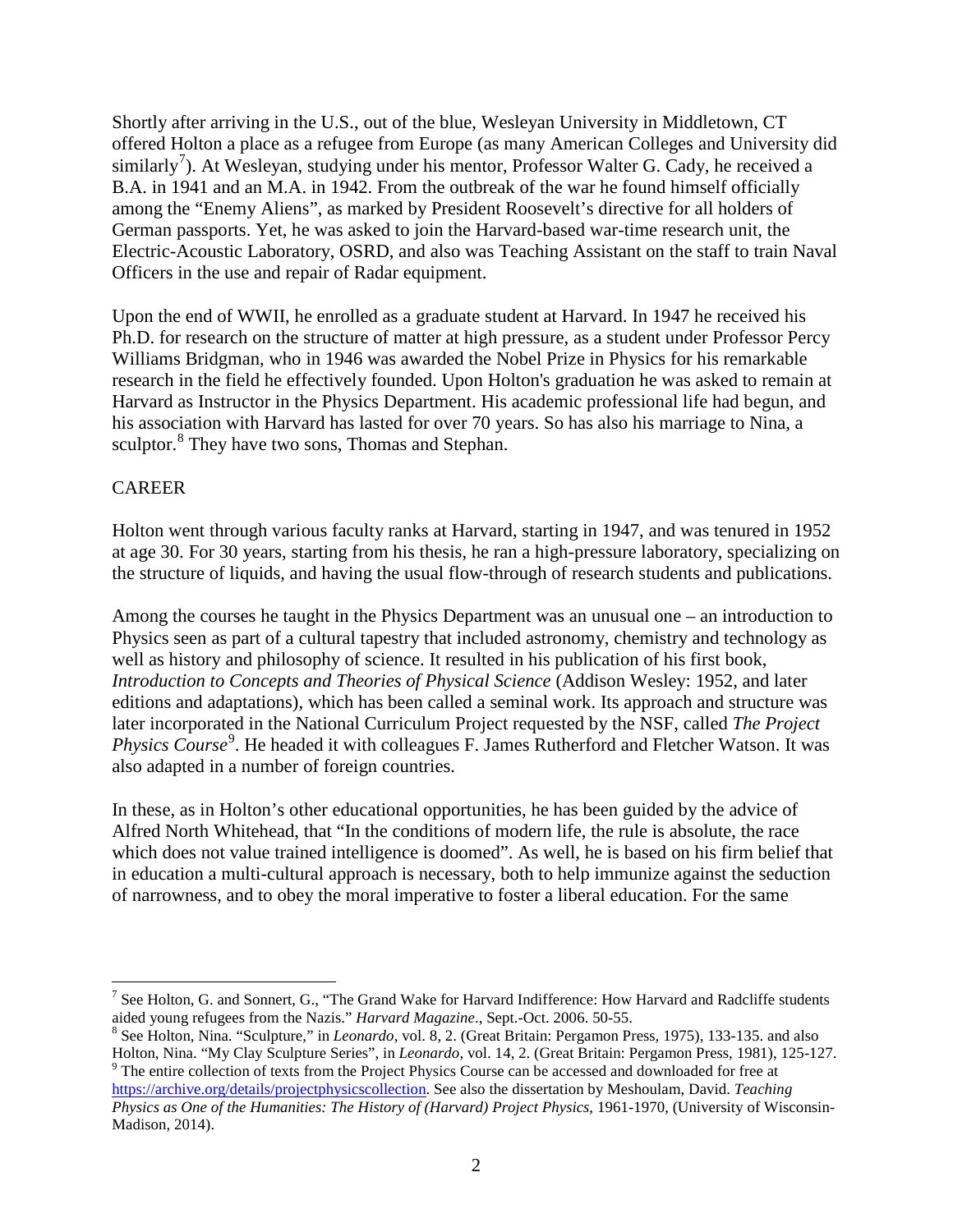reason, Holton wrote extensively against the destructive excesses of Structuralists and Postmodernists in their writings against science.<sup>[10](#page-2-0)</sup>

Holton's service at Harvard included chairmanship of the Concentration on Physics and Chemistry, of the initial General Education Course, membership on the Faculty Council, and on the Advisory Board of the Radcliffe Institute for Independent Study. From 1976 to 1982 he was concurrently Visiting Professor at the Massachusetts Institute of Technology, as a founding faculty member of the Program on Science, Technology and Society. At various times he was visiting professor (or similar title) at the Institute for Advanced Study at Princeton; New York University; Leningrad University; Imperial College, London; University of Rome; CNRS-Paris; and invited lecturer in China and Japan.

Here it is appropriate to mention two of Holton's other educational efforts. In 1956, having been elected as Fellow of the American Academy of Arts and Sciences<sup>[11](#page-2-1)</sup>, he was asked to be its Editor. For a couple of years before, the Academy had been publishing an experimental, annual, in-house volume called *Daedalus*, distributed to its members. But Holton realized the opportunity to change *Daedalus* to a publicly, widely available, quarterly journal. As he put it in his first issue (Winter 1958)<sup>[12](#page-2-2)</sup>, the new journal aimed "to give the intellectual community a strong voice of its own", and to lift each of us above our individual cell in the labyrinth, so as "to see the entire structure".

In addition for the journal serving as a sort of Adult Education, several issues looked ahead at problems that were coming over the horizon and had an effect on public policy--such as those on "Arms Control and Disarmament" (Fall 1960), on "The Woman in America" (Spring 1964), on African Americans (Fall 1965, with a Foreword by President L.B Johnson), and on "Ethical Aspects of Experimentation with Human Subjects" (Spring 1969).

In 1955, another unexpected event occurred, one which caused Holton to make an important turn in his studies. When Albert Einstein died on April 18, 1955, Professor Philipp Frank, Holton's colleague in the Physics Department and proponent of the American continuation of the *Vienna Circle* philosophy<sup>[13](#page-2-3)</sup>, suggested that a memorial occasion should be arranged, and that as one part Holton should present the *history* of Einstein's achievements. But Holton found that apart from Einstein's own essays there was then still little solid scholarship on this topic.

With Professor Frank's recommendation, Holton went to the Institute of Advanced Study, where Einstein's enormous and largely unstudied correspondence and manuscripts were kept, still under the supervision of Einstein's long-time secretary, Helen Dukas<sup>[14](#page-2-4)</sup>. This excursion resulted in Holton, on and off for two years, helping to make the haphazard collection into an Archive

<span id="page-2-0"></span> <sup>10</sup> See Holton, Gerald James, *Science and anti-science*. Cambridge, Mass.: Harvard University Press, 1993. [http://nrs.harvard.edu/urn-3:FHCL:19365133.](http://nrs.harvard.edu/urn-3:FHCL:19365133) Chapters 5 and 6. Also *Journal of the History of Jdeas,* v.61.2 (2000),

<span id="page-2-2"></span><span id="page-2-1"></span><sup>&</sup>lt;sup>11</sup> [Book of Members, 1780–2010: Chapter H".](http://www.amacad.org/publications/BookofMembers/ChapterH.pdf) American Academy of Arts and Sciences.<br><sup>12</sup> Later issued also as a book - Science and the Modern Mind. (Boston: Beacon Press), 1958 - as were most of his issues.

<span id="page-2-3"></span><sup>&</sup>lt;sup>13</sup> Holton, Gerald. "On the Vienna Circle in Exile: An Eyewitness Report," in *The Foundation Debate*, (Kluwer Academic: 1995), 269-292.<br><sup>14</sup> Holton, Gerald. "The Woman in Einstein' s Shadow", Chapter 2 in *Victory and Vexation in Science: Einstein*,

<span id="page-2-4"></span>*Bohr, Heisenberg and Others*. (Cambridge: Harvard Unversity Press), 2005.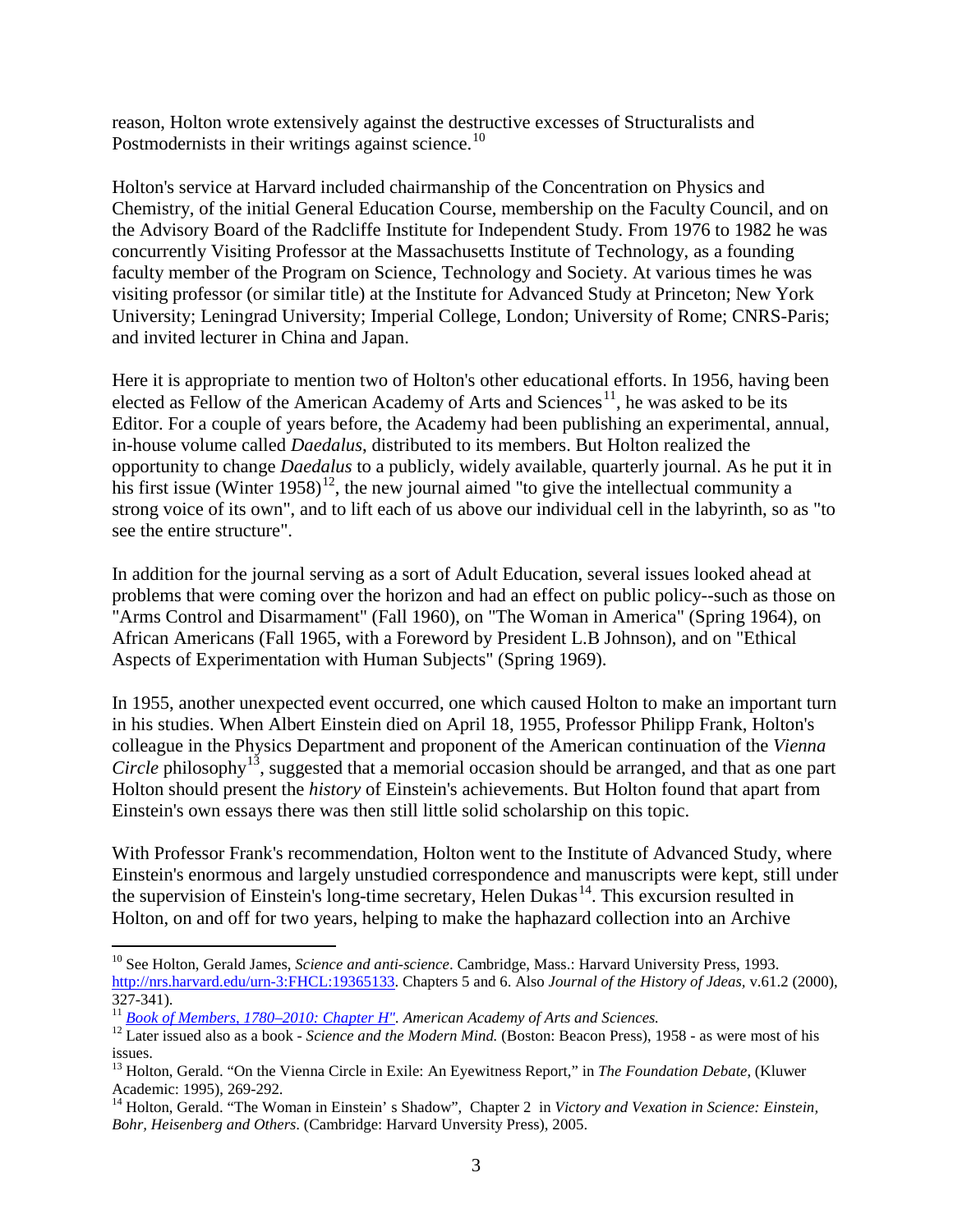usable by scholars, while he, reading through the collection, was learning from it how to see its historical value. Over the years that followed, Holton's researches on Einstein have occupied a large part of his publications<sup>15</sup>. Eventually, this initiative helped launch an academic industry, analogous to the ones concerned with Newton and Darwin. But as the scholar in this field, Tesu Hiroshige, wrote, someone had to take a "first step"<sup>[16](#page-3-1)</sup>.

While studying the rich contents of Einstein's collection, Holton came to realize a fact that led to a new and fruitful part of his researches on this and other scientists. As shown in Einstein's work, Einstein brilliantly but silently drew again and again from a set of fundamental guiding concepts that were neither verifiable nor falsifiable. These concepts included, in his theory construction, the primacy of the search for unity; invariance; formal rather than materialistic explanation; logical parsimony; symmetry; the continuum, causality, and completeness. In addition, their contraries held by other scientists, such as acausality and uncertainty, were strongly opposed.

Holton called all such motivating concepts *Themata* (sing. *Thema*). He found these crucial, styledefining and differing thematic sets to be also at the core of research of many other scientists, from antiquity to Johann Kepler to Niels Bohr.<sup>[17](#page-3-2)</sup> This insight was later used as well by other historians of science, and by scholars in other fields<sup>18</sup>. His findings led Holton to the publication of his book, *The Thematic Origins of Scientific Thought* (Harvard University Press, 1973, revised edition 1988).

Different sets of themata were and are being held by individual scientist so inclined, as their subjects advanced over time. In that respect, this concept differs profoundly from the idea of a series of incommensurable, non-progressive, so-called "paradigms". Each of those, in turn, was said to infect the whole social group of scientists at a given time and in the same way—as is disproved even by the famous mutual oppositions between contemporaries such as Einstein, Schroedinger, and Heisenberg.

Occasionally, a public issue became so important that Holton felt he could contribute to its deeper understanding and amelioration. One of these was the general realization that among working scientists in most fields, women were underrepresented and often not sufficiently valued. Therefore, with his colleague Dr. Gerhard Sonnert, a sociologist of science, he initiated a long-term research effort, called *Project Access*. It yielded two books, *Who Succeeds in Science?: The Gender Dimension* (Rutgers University Press, 1995), and *Gender Differences in Science Careers: The Project Access Study* (Rutgers University Press, 1995, with a Foreword by Robert K. Merton).

<span id="page-3-0"></span><sup>&</sup>lt;sup>15</sup> One of Holton's early indications of his findings in the Einstein collection was published in "Continuity and Originality in Einstein's Special Relativity Theory," in *Actes du IX Congrès International d'Histoire des Sciences,* September 1959, vol. 1. ( an "abbreviated version"). Also relevant are: Holton, Gerald. "Einstein, Michelson, and the "Crucial" Experiment" in *Thematic Origins of Scientific Thought: Kepler to Einstein* (Cambridge: Harvard University Press), 1988. Chapter 8., as well as Holton, Gerald. "Einstein's model for constructing a scientific theory"". "Einstein and the cultural roots of modern science," and "Einstein and the shaping of our imagination", all<br>in The Advancement of Science and Its Burdens. (Cambridge: Harvard University Press), 1998.

<span id="page-3-2"></span>

<span id="page-3-1"></span><sup>&</sup>lt;sup>16</sup> Holton, *The Advancement of Science*, xvi.<br><sup>17</sup> Holton, "The Roots of Complementarity," in *Thematic Origins*, 1988.<br><sup>18</sup> Holton, "Postscript to the Revised Edition" in *Thematic Origins*, 1988, 473-481.

<span id="page-3-3"></span>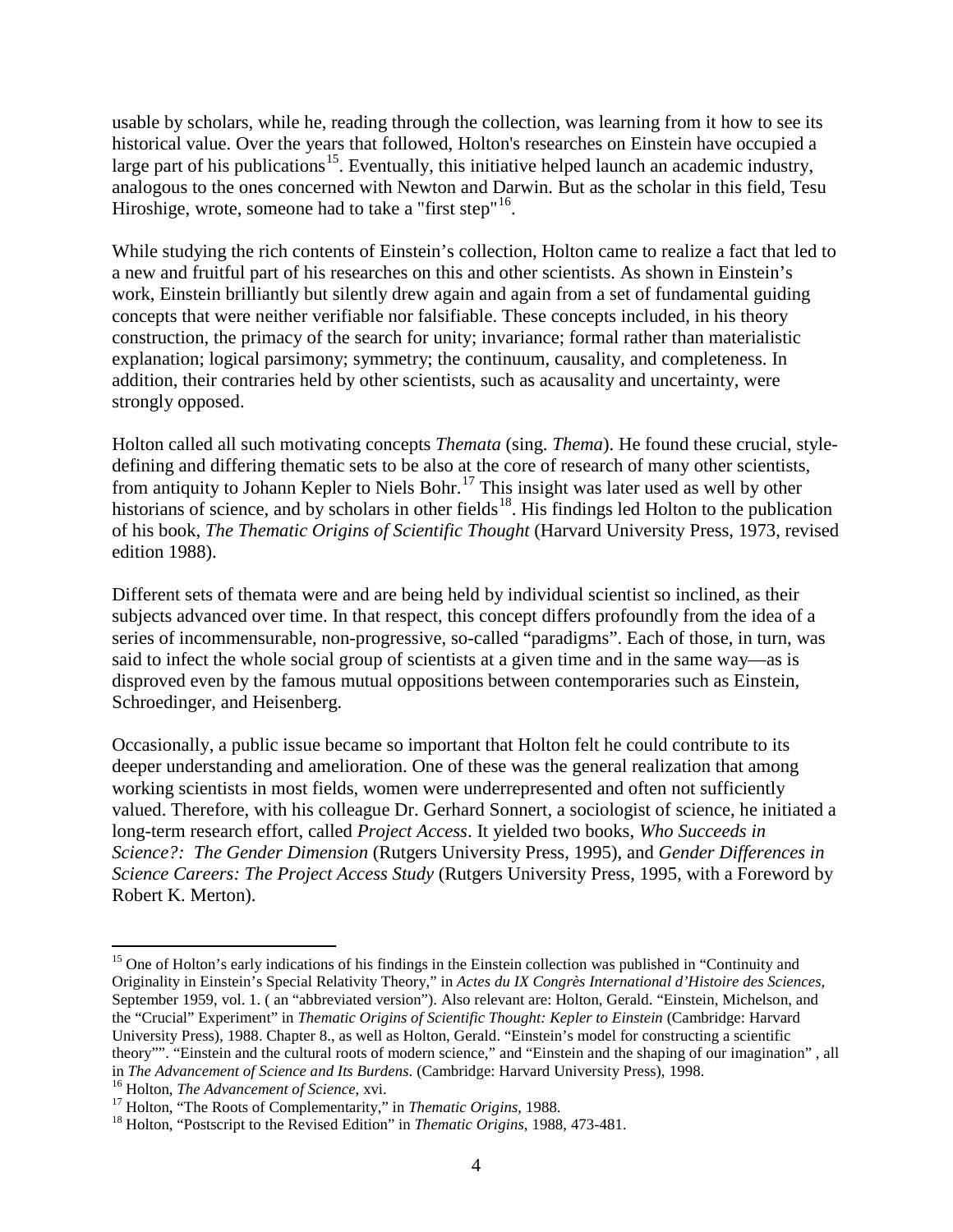A second occasion for engaging in a thorough study arose when it became of general interest to explore what immigrants can bring to the betterment of society in the U.S.A. Dr. Sonnert and Holton committed to a several-years study, called *Second Wave*, to determine, by questionnaires and face-to-face interviews, what was achieved by a particular group-- immigrants who had come as children to the U.S.A. as refugees from Nazi persecution-- compared to Americanborns. The startling results were published by them in a book, *What Happened to the Children Who Fled Nazi Persecution* (Palgrave Macmillan, 2006, with a Preface by Bernard Bailyn; German translation, *Was geschah mit den Kindern*, Lit Verlag, Muenster, 2008). Noting that the findings in that book appeared to have applications for immigrants to the U.S. in our time, Dr. Sonnert and Holton published another book, *Helping Young Refugees and Immigrants Succeed* (Palgrave Macmillan, 2010).

Holton's researches in the history and philosophy of science as well as in education were published in a number of works, most of them available online and many of them translated into other languages. They include:

- Holton, Gerald (1952, and later editions). *Introduction to Concepts and Theories in Physical Science.* Reading: Addison-Wesley.
- Holton, Gerald; Rutherford, F. James; Watson, Fletcher G. (1970). *The Project Physics Course.*  New York: Holt, Rinehart and Winston.
- Holton, Gerald (1978). *The Scientific Imagination: Case Studies.* Cambridge: Harvard University Press.
- Holton, Gerald (1986). *The Advancement of Science, and Its Burdens: The Jefferson Lecture and Other Essays.* Cambridge: Harvard University Press.
- Holton, Gerald (1973, rev. 1988). *Thematic Origins of Scientific Thought: Kepler to Einstein.*  Cambridge: Harvard University Press.
- Holton, Gerald (1993). *Science and Anti-Science.* Cambridge: Harvard University Press.
- Gerhard Sonnert and Gerald Holton (1995), *Who Succeeds in Science? The Gender Dimension*. New Brunswick, New Jersey: Rutgers University Press.
- Holton, Gerald (1996). *Einstein, History, and Other Passions.* Cambridge: Harvard University Press.
- Gerhard Sonnert and Gerald Holton (2002), *Ivory Bridges*: *Connecting Science and Society*. Cambridge: MIT Press.
- Gerald Holton (2005), *Victory and Vexation in Science: Einstein, Bohr, Heisenberg, and Others*. Cambridge: Harvard University Press.
- Gerhard Sonnert and Gerald Holton (2006), *What Happened to the Children Who Fled Nazi Persecution*. New York: Palgrave Macmillan.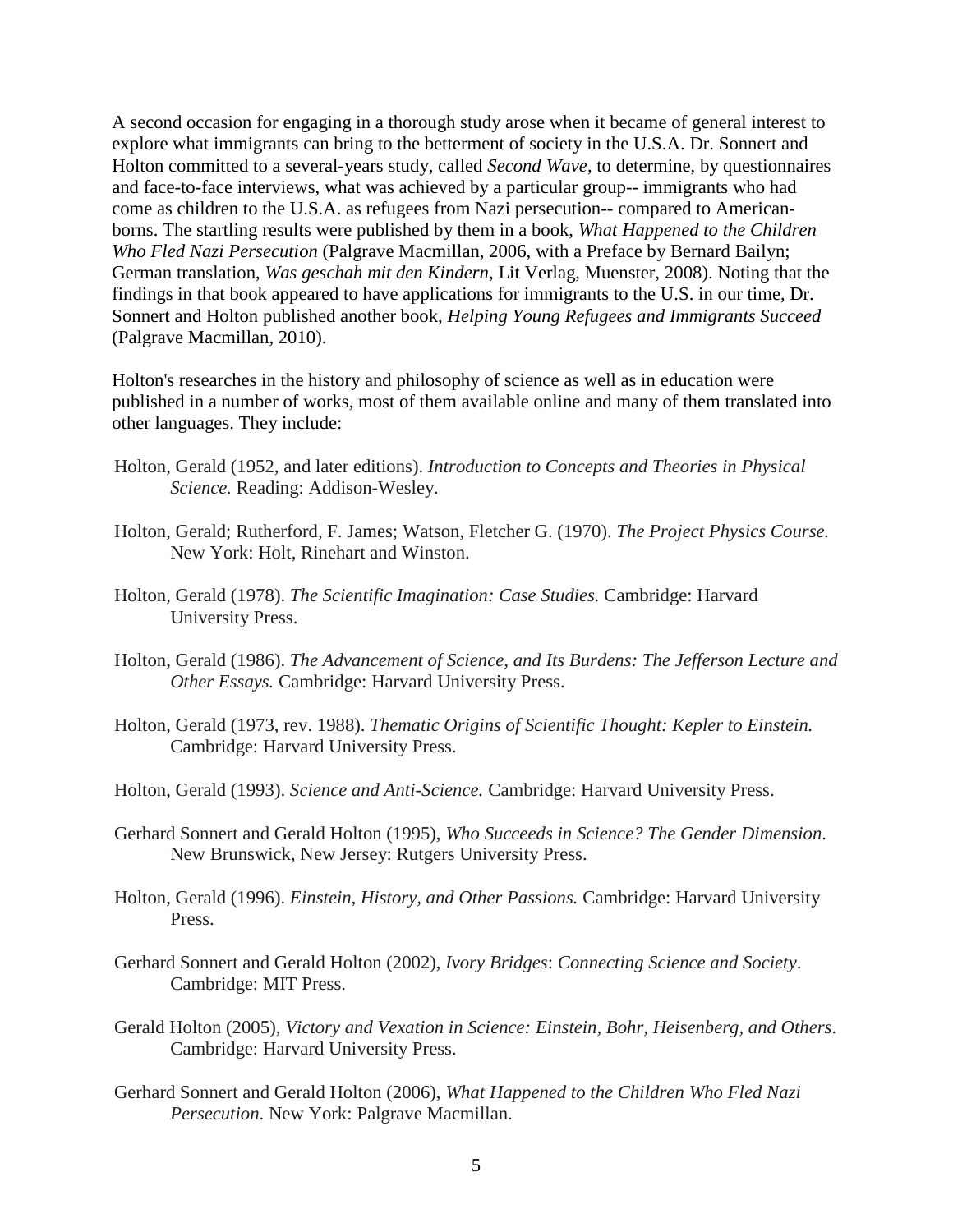- Gerhard Sonnert and Gerald Holton (2010), *Helping Young Refugees and Immigrants Succeed*. New York: Palgrave Macmillan, New York.
- Holton, Gerald; Galison, Peter; Schweber, Silvan S. (2008). *Einstein for the 21st Century: His Legacy in Science, Art, and Modern Culture.* Princeton: Princeton University Press.

David Cassidy, Gerald Holton, and James Rutherford (2014), *Comprendre la physique*. Lausanne: Presses polytechniques et universitaires romandes.

A selection of Holton's books and essays can be downloaded on *[DASH](https://dash.harvard.edu/advanced-search?num_search_field=3&results_per_page=10&scope=%2F&field1=author&query1=Holton%2C+Gerald&conjunction2=AND&field2=ANY&query2=&conjunction3=AND&field3=ANY&query3=&rpp=10&sort_by=0&order=DESC&submit=Go)* (Digital Access to Scholarship at Harvard). Among the essays are those in which Holton called for the wider adoption of what he called Jeffersonian Research—one with the double purpose of serving both basic investigation and the needs of society, as Thomas Jefferson had done repeatedly.

Holton also engaged in considerable editorial work apart from *Daedalus.* It included, as General Editor, the series of books on history of science by the Arno Press, and another, called *Classics of Science*, by Dover Publications, Inc. He also served for some years, from its beginning, on the Editorial Advisory Board and Editorial Committee of *The Collected Papers of Albert Einstein* (Princeton University Press, 1987 ff.). In 1972 he founded the *Newsletter on Science*, *Technology, and Human Values*, known since 1976 as the journal *Science, Technology and Human Values.*

While his professional memberships are collected below, one such service required a great deal of time and energy: the Presidency of the History of Science Society (1983-1984), after two years as Vice President. This Society, founded by George Sarton, was highly distinguished in its essential mission; but he found on election that a great deal of work, managerially and financially, had to be done<sup>[19](#page-5-0)</sup>.

## PROFESSIONAL MEMBERSHIPS, FELLOWSHIPS AND OTHER HONORS

## *PROFESSIONAL EXPERIENCE:*

American Physical Society: Fellow; American Philosophical Society: Fellow; American Academy of Arts and Sciences: Fellow, Editor of the Academy, 1956-63, Founding Editor of the quarterly journal, Daedalus,1958, member of Council (to 1997). Académie Internationale d'Histoire des Sciences, Vice President, 1981-88. Académie Internationale de Philosophie des Sciences. Deutsche Akademie der Naturforscher, Leopoldina. History of Science Society: Council, 1959-61, 1963-65, President, 1983, l984. American Association for the Advancement of Science: Fellow, member, Board of Directors, 1970s; American Association of Physics Teachers, member; American Institute of Physics, founding chairman of its Committee for the Center for History of Physics. New York Academy of Sciences, Honorary Life Member. National Associate, the National Academies, 2003. Member of: National Academies of Sciences Committee on

<span id="page-5-0"></span><sup>&</sup>lt;sup>19</sup> See "1984 Presidential Address," in *History of Science Society Newsletter*, v. 14, 2, April 1985, and "Some Lessons from History in the History of Science," in *Isis, Journal of the History of Science Society,* v. 90, 52, 1999.